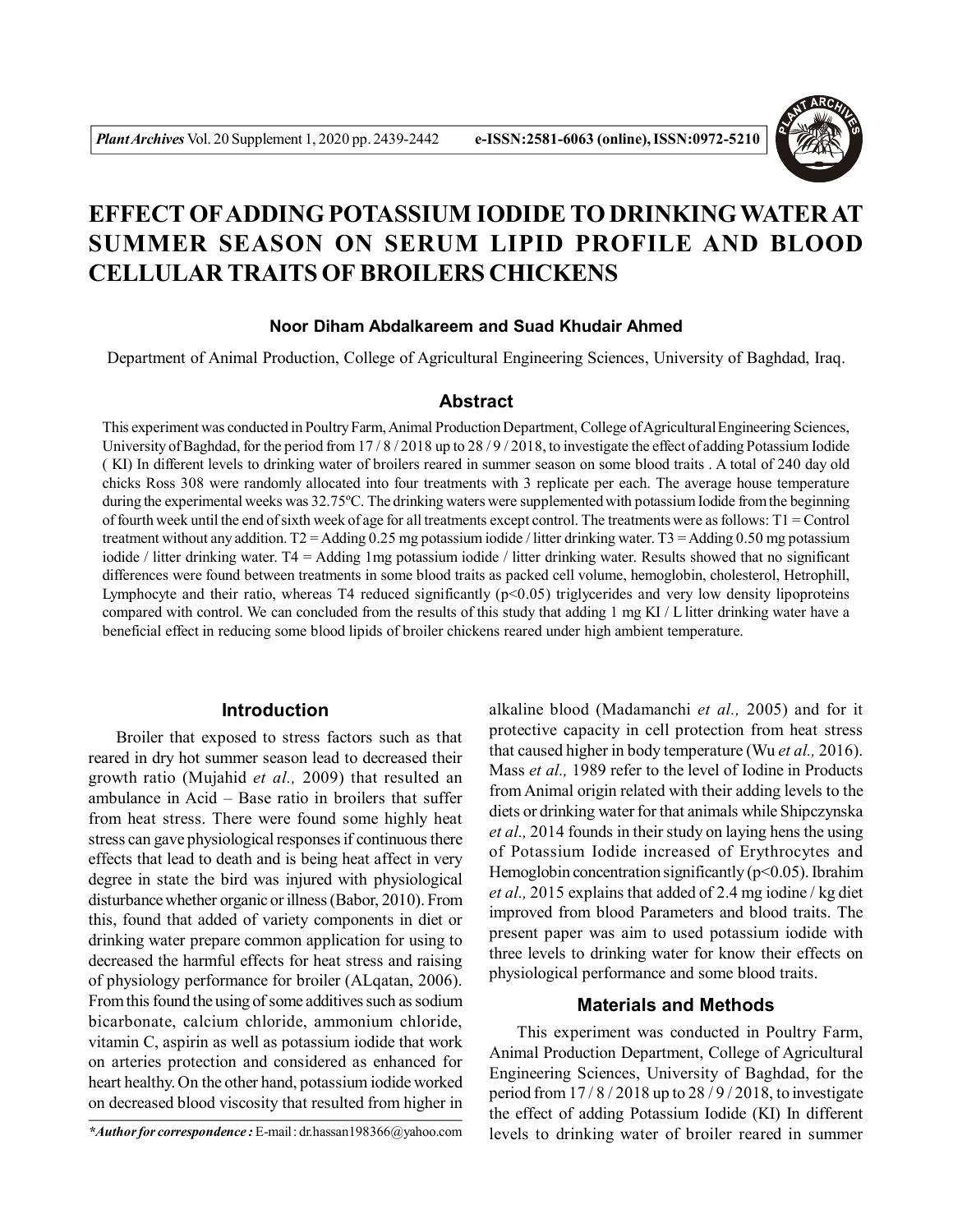| Finisher(24-Growth(12- |                                     | Starter(1- | Ingredient                      |  |  |  |
|------------------------|-------------------------------------|------------|---------------------------------|--|--|--|
| $42day$ %              | $23day$ %                           | $11day$ %  | $\%$                            |  |  |  |
| 49.7                   | 47.2                                | 45.8       | <b>Yellow Corn</b>              |  |  |  |
| 11.1                   | 11.3                                | 10         | Wheat                           |  |  |  |
| 27.1                   | 30.6                                | 34.3       | Soyben meal                     |  |  |  |
| 5                      | 5                                   | 5          | Premix                          |  |  |  |
| 4.9                    | 3.7                                 | 2.6        | Vegetable oil                   |  |  |  |
| 1.1                    | 1.1                                 | 1.1        | Limeston                        |  |  |  |
| 0.6                    | 0.6                                 | 0.7        | Pure Dry Protien                |  |  |  |
| 0.3                    | 0.3                                 | 0.3        | Salt                            |  |  |  |
| 0.2                    | 0.2                                 | 0.2        | Mixture of Vitamin and minerals |  |  |  |
| 100                    | 100                                 | 100        | Total                           |  |  |  |
|                        | <b>Chemical Calculated Analysis</b> |            |                                 |  |  |  |
| 20.00                  | 21.5                                | 23.00      | Crude Protien (%)               |  |  |  |
| 3200.5                 | 3100.43                             | 3004.25    | $ME$ (kcal/kg)                  |  |  |  |
| 0.47                   | 0.49                                | 0.512      | Methionine (%)                  |  |  |  |
| 1.16                   | 1.25                                | 1.35       | Lysine $(\% )$                  |  |  |  |
| 0.98                   | 0.99                                | 1.02       | Calcium (%)                     |  |  |  |
| 0.47                   | 0.48                                | 0.50       | Available phosphate $(\%)$      |  |  |  |
| 0.80                   | 0.84                                | 0.885      | Methionine + Cysteine $(\% )$   |  |  |  |

**Table 1:** Ingredients and calculated analysis of the basal diet.

\*NRC, 2014.

**Table 2:** Effect of adding different levels of potassium iodide to drinking water of lipoprotein (HDL) (mg / dL) (Toro broiler reared in summer season in PCV % and Hemoglobin (g/100 ml blood) (mean  $\pm$  standard error).

| Age (day)                     |                   |                               |                    |           |
|-------------------------------|-------------------|-------------------------------|--------------------|-----------|
| 42                            |                   | 31                            |                    |           |
| $(g/100 \text{ ml blood})$ Hb | $%$ PCV           | $(g/100 \text{ ml blood})$ Hb | $%$ PCV            | treatment |
| $0.34 \pm 7.7600$             | $1.04 \pm 24.500$ | $0.10 \pm 8.1000$             | $0.33 \pm 25.33$   | T1        |
| $0.24 \pm 7.7500$             | $0.88 \pm 24.667$ | $0.26 \pm 8.1833$             | $0.57 \pm 26.3300$ | T2        |
| $0.24 \pm 8.0167$             | $0.88 \pm 25.333$ | $0.29 \pm 8.2333$             | $0.88 \pm 26.6667$ | T3        |
| $0.48 \pm 8.4333$             | $1.45 \pm 26.667$ | $0.08 \pm 7.8000$             | $0.00 \pm 25.0000$ | T4        |
| N.S                           | N.S               | N.S                           | N.S                | CáãUäæíE  |

\*Means having different letters in the same Colum are significantly different ( $p<0.05$ ).

**Table 3:** Effect of adding different levels from potassium iodide to drinking water of broiler reared in summer season on lymphocyte and heterophill and their ratio (mean  $\pm$  standard error).

| Age (day)       |                  |                   |                 |                  |                   |                |
|-----------------|------------------|-------------------|-----------------|------------------|-------------------|----------------|
| 42              |                  |                   |                 |                  |                   |                |
| H/L             | Lympho           | <b>Hetrophill</b> | H/L             | Lympho           | <b>Hetrophill</b> |                |
| $0.01 \pm 0.33$ | $8.68 \pm 76.67$ | $3.52 \pm 25.33$  | $0.04 \pm 0.32$ | $9.70 \pm 58.67$ | $3.60 \pm 18.00$  | T1             |
| $0.04 \pm 0.38$ | $9.29 \pm 67.00$ | $2.08 \pm 24.00$  | $0.04 \pm 0.34$ | $3.17 \pm 54.67$ | $2.64 \pm 20.00$  | T <sub>2</sub> |
| $0.01 \pm 0.37$ | $8.45 \pm 69.67$ | $3.84 \pm 22.67$  | $0.05 \pm 0.33$ | $2.72 \pm 66.33$ | $3.93 \pm 21.33$  | T <sub>3</sub> |
| $0.01 \pm 0.34$ | 7.88±74.67       | $4.09 \pm 25.33$  | $0.03 \pm 0.36$ | $5.60 \pm 72.33$ | $3.84 \pm 26.66$  | T4             |
| N.S             | N.S              | N.S               | N.S             | N.S              | N.S               | ãÜäæí          |

\*Means having different letters in the same Colum are significantly different ( $p<0.05$ ).

season on some blood Parameter. A total of 240 day old chicks Ross 308 were randomly allocated into four treatments (60 chicks / treatment) with 3 replicate per each (20 chicks / replicate). The average house

temperature during the experimental weeks was 32.75cº. All chicks were fed on standard starter (3004.25 kcal / kg diet ME and 23% crude protein), grower (21.5% crude protein and 3100.43 Kcal / kg ME ) and finisher (3200.5 Kcal / kg ME and 20% crude protein) diets (Table 1) and the drink waters for broiler were supplemented with potassium Iodide (KI) from the beginning of fourth week until the end of sixth week for all treatment except control. The four treatment were as follows:  $T1 =$  Control treatment without any addition.  $T2 =$ Adding 0.25 mg KI / litter drinking water.  $T3 =$ Adding 0.50 mg KI / litter drinking water.  $T4 =$ Adding 1mg KI / litter drinking water. Blood were obtained from the brachial vein of six birds / treatment at 31 and 42 day of age in order to measure the percentage of packed cell volume (PCV%), lymphocyte  $(\%)$ , hetrophill  $(\% )$  and their ratio (Campbell, 1995), hemoglobin Hb (g / 100 ml blood) according to Aldarajy *et al.,* 2012, serum lipid profile included: cholesterol (mg / dL) (Bablock, 1988), triglycerides (mg  $/$  dL) and high density

and Ackermen, 1975), low density lipoproteins (LDL) (mg / dL) and very low density lipoproteins (VLDL) (mg / dL) (Grandy *et al.,* 2004). Data were analyzed using complete randomize design (CRD) by using ANOVA Table (SAS, 2010), the significant degree were found between average means using L.S.D. analysis by using Duncan Test (Duncan,1955).

# **Result and Discussion**

# **Blood Cellular traits:**

# **PCV, Hb and H / L ratio:**

No significant differences were found between treatments in PCV%, Hb (g/100 ml blood) and (H/ L) ratio at 31 and 42 day of age (tables 2 and 3). This result was differ with Ibrahim *et al.,* (2015) who found that adding 1.2 and 2.4 mg potassium iodide to the diet lead to improve blood traits of laying hens.

The disagreement of the result of recent study could retain to the differences in reared conditions ambient temperature in this experimental and to the percentage of KI used in addition to the differences between laying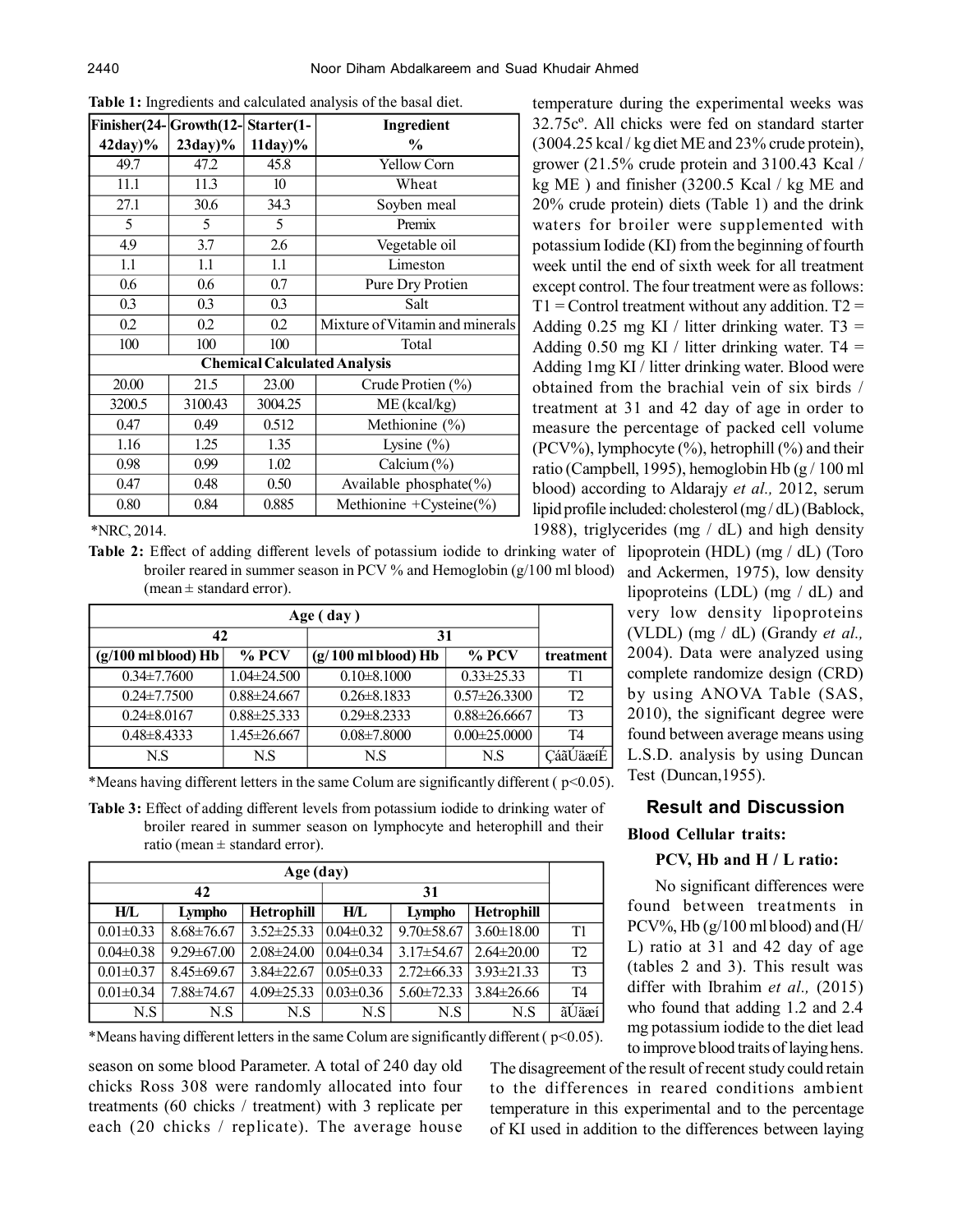**Table 4:** Effect of adding different levels from potassium iodide to drinking water of broiler reared in summer season on cholesterol and triglyceride in blood (mean ± standard error).

|                   | <b>Treat</b>       |                           |                    |                   |
|-------------------|--------------------|---------------------------|--------------------|-------------------|
| 42                |                    | 31                        | ment               |                   |
| Triglyceride      | cholesterol        | Triglyceride              | cholesterol        |                   |
| $6.64\pm69.169$   | 3.59±123.67        | $a$ 5.41±75.17            | $12.56 \pm 116.90$ | Τ1                |
| $2.33 \pm 73.167$ | $4.64 \pm 148.50$  | $\sqrt{ab4.04 \pm 69.50}$ | $38.51 \pm 143.83$ | T <sub>2</sub>    |
| $6.64\pm78.667$   | $13.10 \pm 152.50$ | $^{ab}9.77\pm 65.67$      | $5.37 \pm 111.83$  | T <sub>3</sub>    |
| $3.04 \pm 78.500$ | $20.92 \pm 149.33$ | $b$ 12.30±44.83           | $14.11 \pm 115.83$ | T4                |
| N.S               | N.S                | $\ast$                    | N.S                | Significant level |

We concluded from the results of this study that adding 1 mg KI / L litter drinking water have a beneficial effect in reducing some blood lipids of broiler chickens reared under high ambient temperature.

#### **References**

- Aldarajy, H.J., W.K. Alhayany and A.H. Alhasany (2012). Avian Physiology. Ministry of Higher Education and Scientific Research, College of Agriculture, Baghdad University.
- \*Means having different letters in the same Colum are significantly different  $(p<0.05)$ .
- Ali, W.A.H., A.A. Kh, A.M. Ali, F. Hekal, M. Easa, M.A.A. El-Aik and R.A.M. Ali (2017). Effect

**Table 5:** Effect of adding different levels from potassium iodide to drinking water of broiler reared in summer season on HDL, LDL and VLDL ( $mean \pm$  standard error).

| Age (day)        |                          |                  |                           |                  |                  | <b>Treatment</b>  |
|------------------|--------------------------|------------------|---------------------------|------------------|------------------|-------------------|
| 42               |                          |                  |                           |                  |                  |                   |
| VLDL             | IDL                      | HDL.             | VLDL                      | <b>IDL</b>       | HDL.             |                   |
| $1.32 \pm 13.83$ | $b$ 1.38 $\pm$ 71        | $1.25 \pm 66.50$ | <sup>a</sup> 1.08 ± 15.00 | $11.90\pm 67.20$ | $2.12\pm 65.67$  | T1                |
| $0.46 \pm 14.63$ | $a$ 3.12 $\pm$ 99.       | $2.36\pm 63.50$  | ab $0.80 \pm 13.90$       | $3.99 \pm 59.08$ | $0.44 \pm 60.83$ | T2                |
| $1.32 \pm 15.73$ | $\degree$ 6.61 $\pm$ 37. | $5.62\pm 68.33$  | $ab1.92 \pm 12.43$        | $2.98 \pm 60.77$ | $0.70 \pm 63.50$ | T <sub>3</sub>    |
| $0.60 \pm 15.70$ | $^{\circ}2.77\pm32.$     | $1.09 \pm 62.17$ | $b$ 2.46 ± 8.96           | $16.40\pm61.30$  | $1.76 \pm 63.83$ | T <sub>4</sub>    |
| N.S              | $\ast$                   | N.S              | $\ast$                    | N.S              | N.S              | Significant level |

\*Means having different letters in the same Colum are significantly different ( $p<0.05$ ).

and broiler chicken.

#### **Serum Lipid Profile:**

## **Cholesterol and Triglycerides:**

From table 4, there was no significant differences between treatments in cholesterol concentrations in blood serum at 31 and 42 day of age. As for triglycerides, their concentrations was significantly ( $p<0.05$ ) reduce in T4 treatment only at 31 day of age (44.83 mg/100 ml blood) compared with control (75.16 mg/100 ml blood). These results were agreed with Ali *et al.,* (2017) who found a significant  $(p<0.05)$  decrease in triglycerides concentrations in blood serum and in total fat in blood plasma when 2 mg potassium iodide / kg diet.

## **HDL,LDL,and VLDL:**

Results showed that HDL concentrations was not affected due to adding potassium iodide to drinking water of broilers reared in summer season when measured in blood serum at 31 and 42 day of age (Table 5) . Whereas there was significant differences  $(p<0.05)$  in LDL concentrations between treatments and control at 42 day of age, T4 followed by T3 significantly  $(p<0.05)$  reduced LDL compared with control. VLDL concentrations were declined significantly ( $p<0.05$ ) at 31 day of age in T4 treatment (8.96 mg / 100 ml blood) compared with control (15.03 mg/ 100 ml blood).

of Iodine supplementation on productitive performance of Pekin and Dumyat Ducks during growth period. *J. Anim. And Poult. Prod., Mansoura Univ.,* **8(9):** 381-389.

- Alqatan, M.M. (2006). Effect of using some oxidative converses in productive performance and some physiological traits of hens. A Dissteration, College of Agriculture, Mousel University.
- Bablock, W. (1988). A General Regression Procedure for method transformation. *J. Clin. Chem. Clin. Biochem.,* **26:** 783- 790.
- Babor, H.K. (2010). Effect of seasons different on some functions response for Reem deer and compared with animals and birds. A Thesis, College of Food Science, Sooud King University. 146.
- Campbell, T.W. (1995). Avian Hematology and Cytology. Second edition, M.S., DVM, PhD. Lowa State Press. Ablack well Publishing Company.
- Duncan, D.B. (1955). *Multiple range and F test biometrics,***11:** 1-24.
- Grundy, S.M., J.I. Cleeman, C.N.B. Merz, H.B. Brewer, L.T. Clark, D.B. Hunninghake, R.C. Pasternak, S.C. Smith and N.J. Stone (2004). Implications of recent clinical traits for the national cholesterol education program adult treatment panal III Giudelines. *Circulation,* **110:** 227–239.
- Ibrahim, A.F., M.M. Beshara and S.M. Hanan (2015). Effect of iodine supplementation to low energy diets on productive and reproductive performance in laying hens of local Sinai